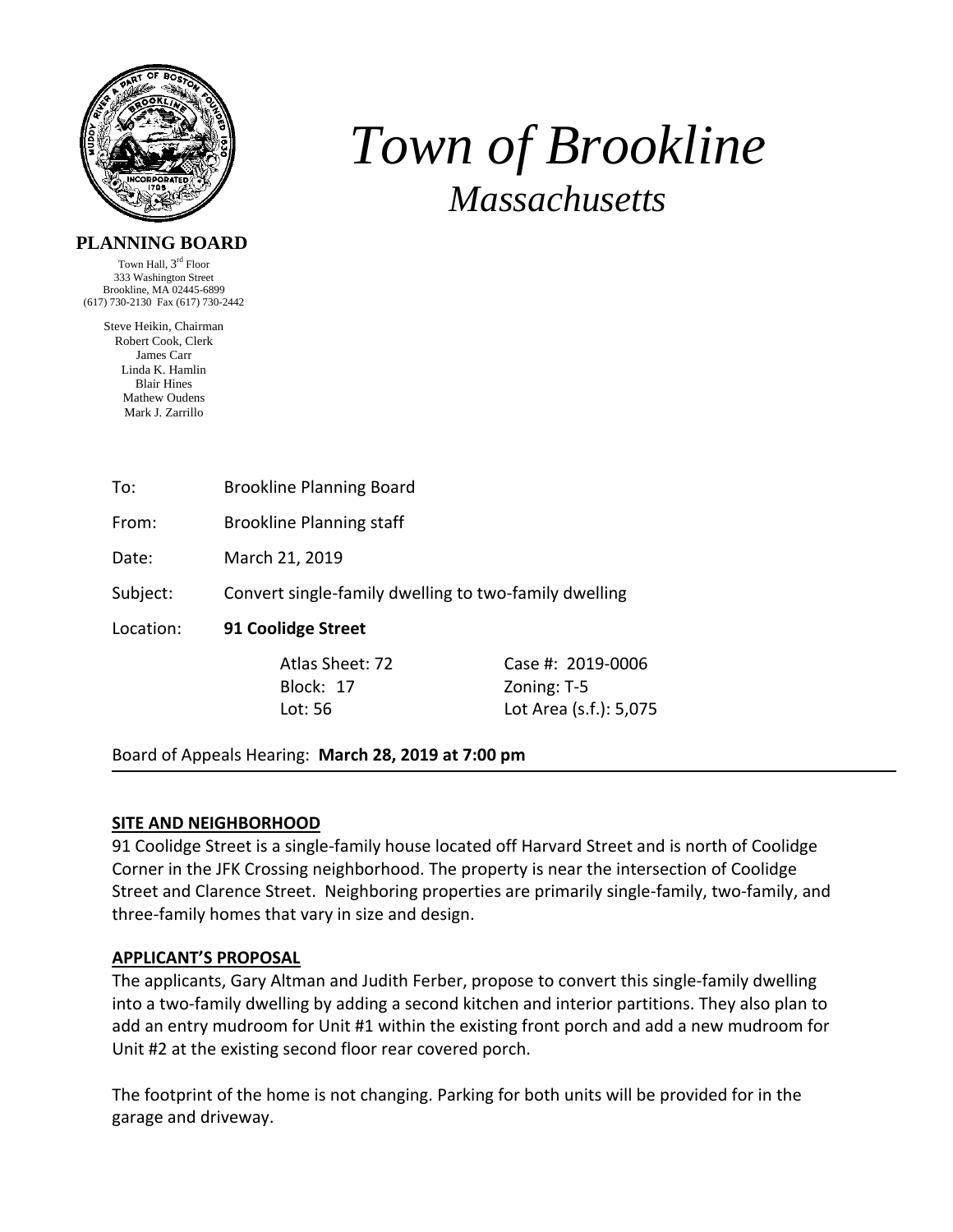# **FINDINGS**

# **Section 5.05** – Conversion

In the case of a conversion of a single‐family detached dwelling to a two‐family dwelling in an SC, the structure shall conform to all dimensional requirements in Section 5.01; however, the Board of Appeals by special permit may waive any of said dimensional requirements except minimum lot size, provided that no previously existing non‐conformity to such requirements is increased and provided that all other requirements of this by‐law for such conversions are met.

**Section 5.43** – Exceptions to Yard and Setback Regulations

**Section 5.50 –** Front Yard Requirements

**Section 5.60 –** Side Yard Requirements

**Section 5.70** – Rear Yard Requirements

**Section 6.04.5.c.2** – Design of All Off‐Street Parking Facilities

|                                     | <b>Required</b> | <b>Existing</b> | <b>Proposed</b> | <b>Relief Required</b>             |
|-------------------------------------|-----------------|-----------------|-----------------|------------------------------------|
| <b>Front Yard Setback</b>           | 15 feet         | 12.2 feet       | 12.2 feet       | <b>Special</b><br>Permit*/Variance |
| <b>Side Yard Setback</b><br>(north) | 10 feet         | 3.9 feet        | 3.9 feet        | <b>Special</b><br>Permit*/Variance |
| <b>Rear Yard Setback</b>            | 30 feet         | 29.8 feet       | 29.8 feet       | <b>Special</b><br>Permit*/Variance |
| Driveway setback                    | 5 feet          | None            | None            | <b>Special</b><br>Permit*/Variance |

*\*\* Under Section 5.43, the Board of Appeals may waive by special permit yard and/or setback requirements if a counterbalancing amenity is provided.*

#### **Section 8.02.2 –** Alteration or Extension

A special permit is required for alterations to a non‐conforming structure.

#### **STAFF ANALYSIS**

The staff has no concerns with this proposal. The conversion to a two‐family is being done entirely within the existing footprint and the minor changes of the porches to mudroom entrances are subtle and well-designed. The setback relief is all for pre-existing nonconforming setbacks. Although the setback on the left is particularly small, this is not an unusual circumstance for this dense neighborhood. There may be up to four cars parked on the site using the garage and driveway but there appears to be sufficient room. Many other homes on the street are already two‐family dwellings so this conversion seems warranted.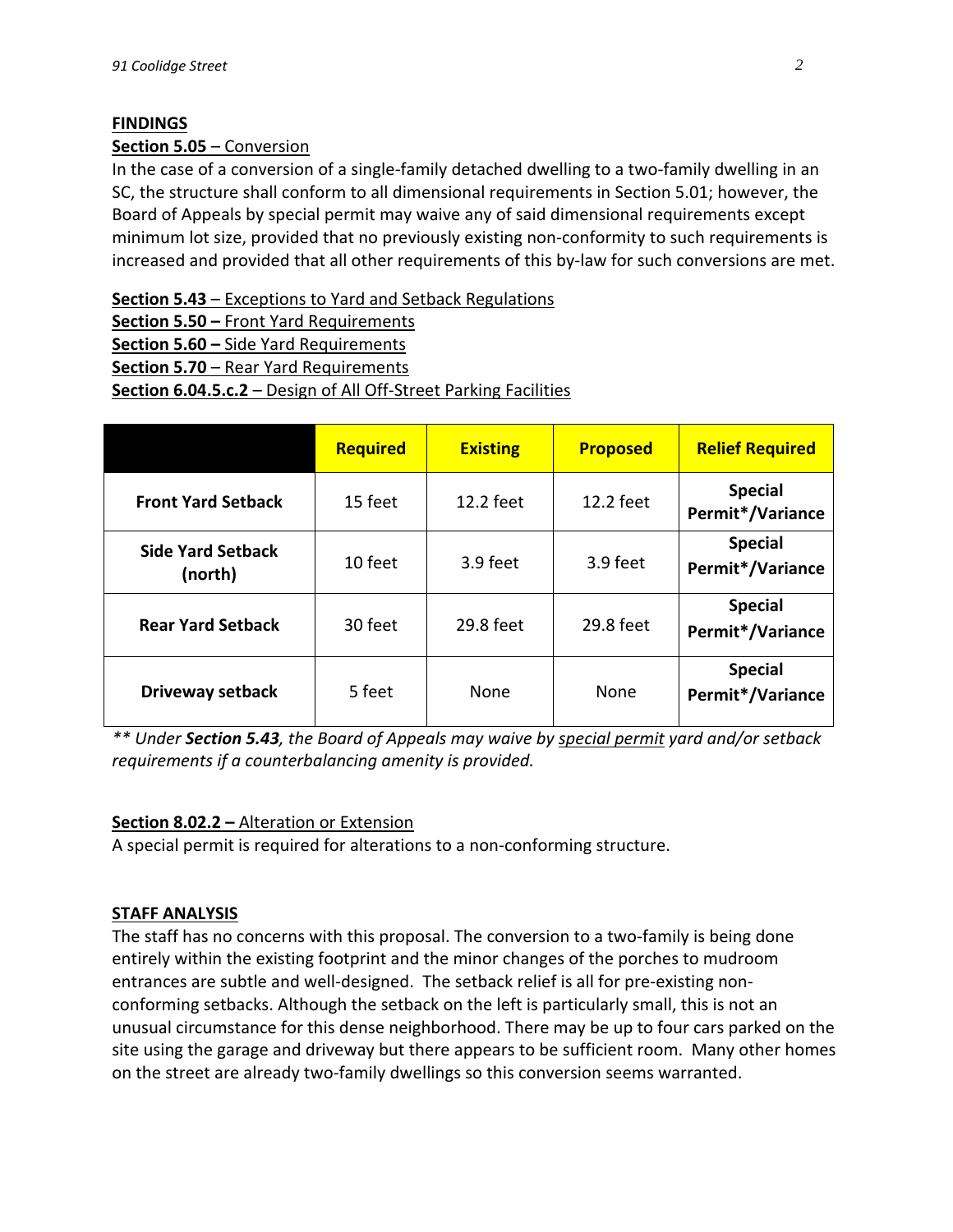**Therefore, the Planning Board recommends approval of the site plan dated 12/28/2018 by Scott Cerrato and the floor plans and elevations dated 1/1/2019 by Hamlin & Co. Inc, , subject to the following conditions:**

- 1. Prior to the issuance of a building permit, the applicant shall submit a site plan, floor plans and elevations, subject to review and approval by the Assistant Director of Regulatory Planning.
- 2. Prior to the issuance of a building permit, the applicant shall submit a final landscaping plan, subject to review and approval by the Assistant Director of Regulatory Planning.
- 3. Prior to the issuance of a building permit, the applicant shall submit to the Building Commissioner, for review and approval for conformance to the Board of Appeals Decision: a) final floor plans and elevations stamped and signed by a registered architect; b) a final site plan, stamped and signed by a registered engineer or land surveyor; and c) evidence that the Board of Appeals decision has been recorded at the Registry of Deeds.

*knm*